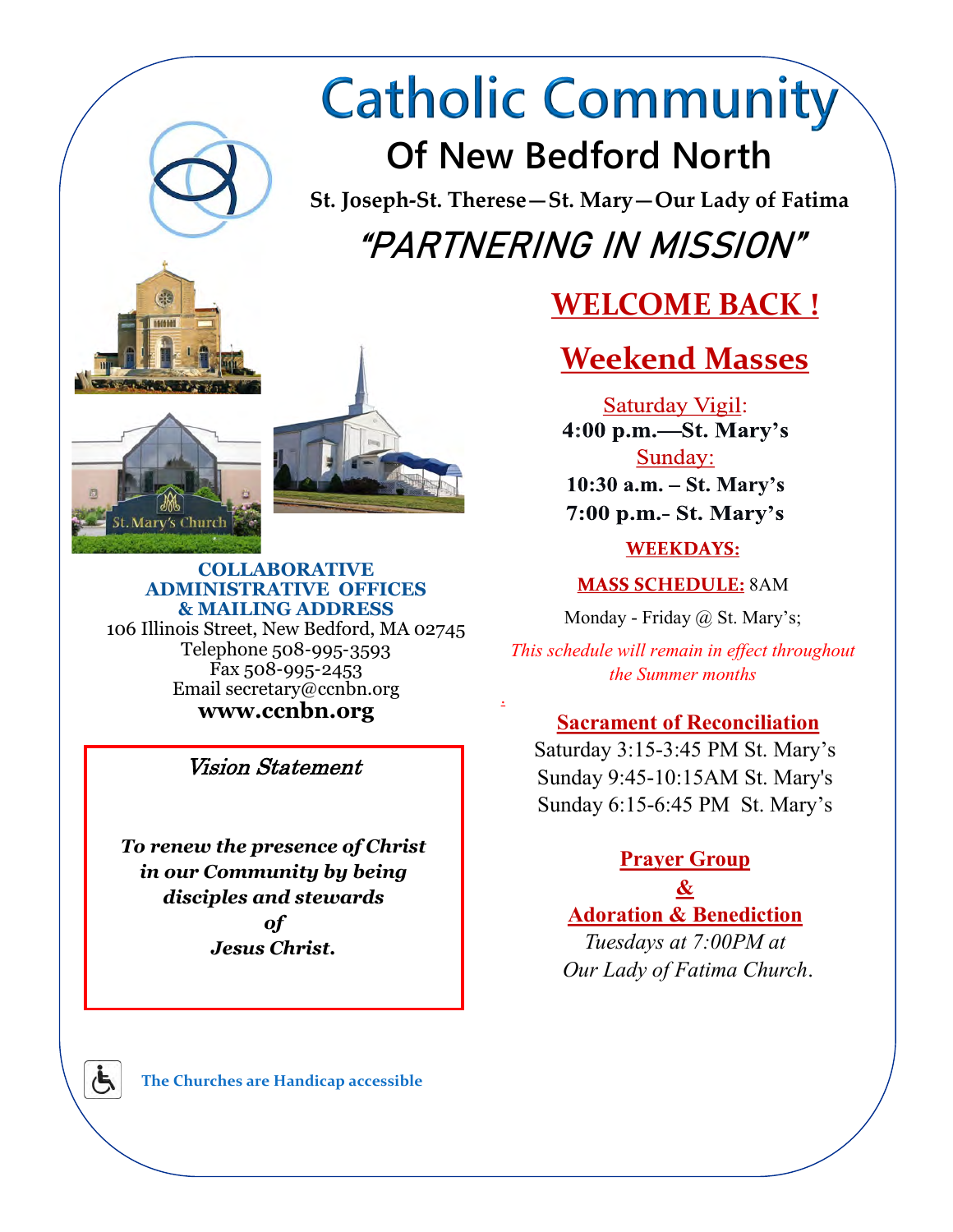**OLOF Parish Financials THANK YOU to all who share their talent, time, presence, and support with our Parishes**

**In this time of crisis you are encouraged to continue to donate either by mail (check only) or by "online giving" through the Collaborative website: ccnbn.org.**

#### **ANNUAL CATHOLIC APPEAL**

(Catholic Charities Appeal)

This year because of the extraordinary circumstance under which we presently find ourselves in, the Catholic Foundation which operates the Appeal has made the following announcement: **The Diocesan appeal has been postponed to June 1, 2020. The appeal will continue until July 31.**

In the next couple of weeks you should receive a letter from the Bishop as well as a letter from both Msgr. Oliveira and Fr. Raposo regarding the need for this appeal.

The purpose of the appeal remains the same: to fund Diocesan organizations and agencies that reach out to those most in need of assistance. I am sure many of you are aware that some of the agencies supported by the appeal are : Catholic Social Services which offers a number of essential services such as housing for the homeless, battered women and other supportive housing programs throughout the Diocese.

*Thank you for your support.*

## *PASTORAL STAFF*

|                          | Rev. John A. Raposo<br>Msgr. John J. Oliveira, P.A. | Co-Pastor<br>Co-Pastor                                            |
|--------------------------|-----------------------------------------------------|-------------------------------------------------------------------|
|                          | Rev. Deacon Tony Pimentel                           | Permanent Deacon                                                  |
|                          | Mr. David Beaulieu                                  | <b>Pastoral Associate</b><br>pastoralassociate@ccnbn.org          |
|                          | Mrs. Peggy Lenihan                                  | <b>Finance &amp; Operations</b><br>Financeandoperations@ccnbn.org |
|                          | Mrs. Linda Marie Del Val                            | Bookkeeper                                                        |
|                          | Mrs. Lou Bernardo<br>Secretary @ccnbn.org           | Secretary                                                         |
|                          | Mrs. Joanne Mercier                                 | Director of Faith Formation&<br>Youth/Young Adult Ministry        |
| faithformation@ccnbn.org |                                                     |                                                                   |
|                          | Ms. Cherie Jupin                                    | Coordinator of Faith Formation<br>Grades 1-4                      |
|                          | Ms. Amy Rodgers                                     | Coordinator of Faith Formation<br>Grades 5-7                      |
|                          | Mr. Thomas Leman                                    | Stewardship Coordiinator                                          |
|                          | Mrs. Barbara Bonville                               | Director of Adult Enrichment<br>bbonville@stmarysnb.com           |
|                          | Mr. Walter Pires                                    | <b>Confirmation Team Leader</b>                                   |
|                          | Mrs. Suzanne Beaulieu                               | <b>RCIA Coordinator</b><br>suebee912@aol.com                      |
|                          | Mrs. Patricia Ferreira                              | <b>SM Music Director</b><br>pferreira@ascs.dfrcs.org              |
|                          | Patrick & Denise Gannon                             | OLOF Music Director                                               |
|                          | Barry Turley, Alex Breault<br>& Michelle Rioux      | <b>SJST Music Ministry</b>                                        |
|                          | Mr. Tobey Burke                                     | <b>Facilities Manager</b>                                         |



#### **ADORATION OF THE BLESSED SACRAMENT**

**Will Resume This Tuesday, June 9 at 7:00PM at Our Lady of Fatima Church.**

**All are welcome!**